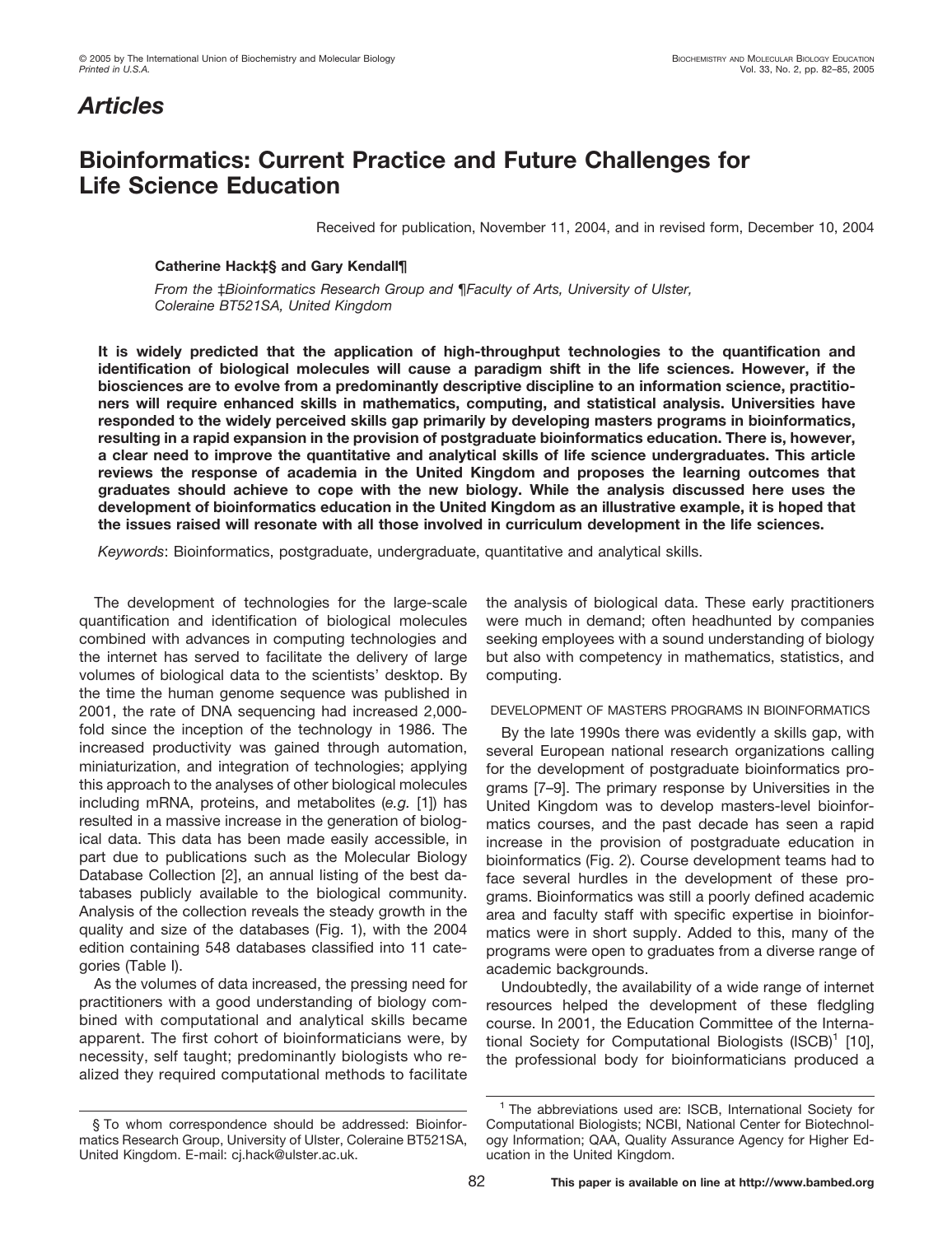consultation document on the content of bioinformatics programs, summarized in Table II, while many of the large database curators such as National Center for Biotechnol-



FIG. 1. **Growth in number of databases listed in the Molecular Biology Database Collection [2– 6].**

TABLE I *Classification of databases in the 2004 edition of the Molecular Biology Database Collection [2]*

| Category                         | No. of databases |
|----------------------------------|------------------|
| Genomic                          | 164              |
| Protein sequences                | 87               |
| Human/vertebrate genomes         | 77               |
| Human genes and diseases         | 77               |
| <b>Structures</b>                | 64               |
| Nucleotide sequences             | 59               |
| Microarray/gene expression       | 39               |
| Metabolic and signaling pathways | 33               |
| <b>RNA</b> sequences             | 32               |
| Proteomics                       | 6                |
| Other                            | 16               |

FIG. 2. **Growth in postgraduate bioinformatics provision in the United Kingdom.** The courses accept either graduates from a life science discipline (*black*) or from any scientific (including life science), engineering, or computing background (*white*).

ogy Information (NCBI) [11] and the European Bioinformatics Institute [12] provided tutorials on their data analysis tools.

The rapid growth in these courses however raised two important questions:

- Are there enough jobs opportunities for the graduates from these programs?
- Is a 1-year program adequate to produce bioinformaticians or are the graduates from these programs merely "power-users" (see Table III).

Analysis of job listings in scientific journals reveals that there remains a strong demand from industry for biologists with numeracy and computing skills. Fig. 3 shows a snapshot of job advertisements in *Nature* [13] evidencing the requirement for employees with both specialist biological knowledge plus skills in bioinformatics. While there appears to be a continuing and increasing demand for these "numerate" biologists, the question remains of whether a 1-year conversion program is sufficient to develop these skills in young biologists.

### UNDERGRADUATE PROGRAMS

The growth in undergraduate bioinformatics courses has been slower than for postgraduate programs; there are only six undergraduate courses in Bioinformatics or Biocomputing currently available in the United Kingdom, with a further two being developed for 2005 entry [14]. Undoubtedly, the problems facing postgraduate course development teams outlined previously are exacerbated for a 3- or 4-year undergraduate program. These, when combined with the promotion problems associated with a new academic discipline, may have constrained demand and resulted in more measured growth. However, many mo-



TABLE II

*Summary of core content of bioinformatics programs proposed by the Education Committee of the ISCB [10]*

| Theory and methods                                                                                                                                                                                                                                     | Application areas                                                                                                                                                                                                                                                                                                          | Data types                                                                                                                                                                     |
|--------------------------------------------------------------------------------------------------------------------------------------------------------------------------------------------------------------------------------------------------------|----------------------------------------------------------------------------------------------------------------------------------------------------------------------------------------------------------------------------------------------------------------------------------------------------------------------------|--------------------------------------------------------------------------------------------------------------------------------------------------------------------------------|
| Algorithms<br>Mathematical/statistical analysis<br>Data representation<br>Knowledge representation<br>Databases and knowledge bases<br>Programming languages<br>Graphics and image analysis<br>Modeling<br>Usability engineering<br>Technology support | Sequence/structure alignment<br>Phylogenetics<br>Fragment/genome assembly<br>Genome comparison<br><b>Biological databases</b><br><b>Expression analysis</b><br>Feature extraction<br>Structure prediction<br>Docking<br>Knowledge extraction<br>Protein-protein interactions<br>Interaction networks<br>Integrated systems | Protein and genomic sequences<br>Gel electrophoresis<br><b>Structures</b><br><b>Expression data</b><br>Spectroscopic<br>Kinetic<br>Thermodynamic<br>Interaction data<br>Images |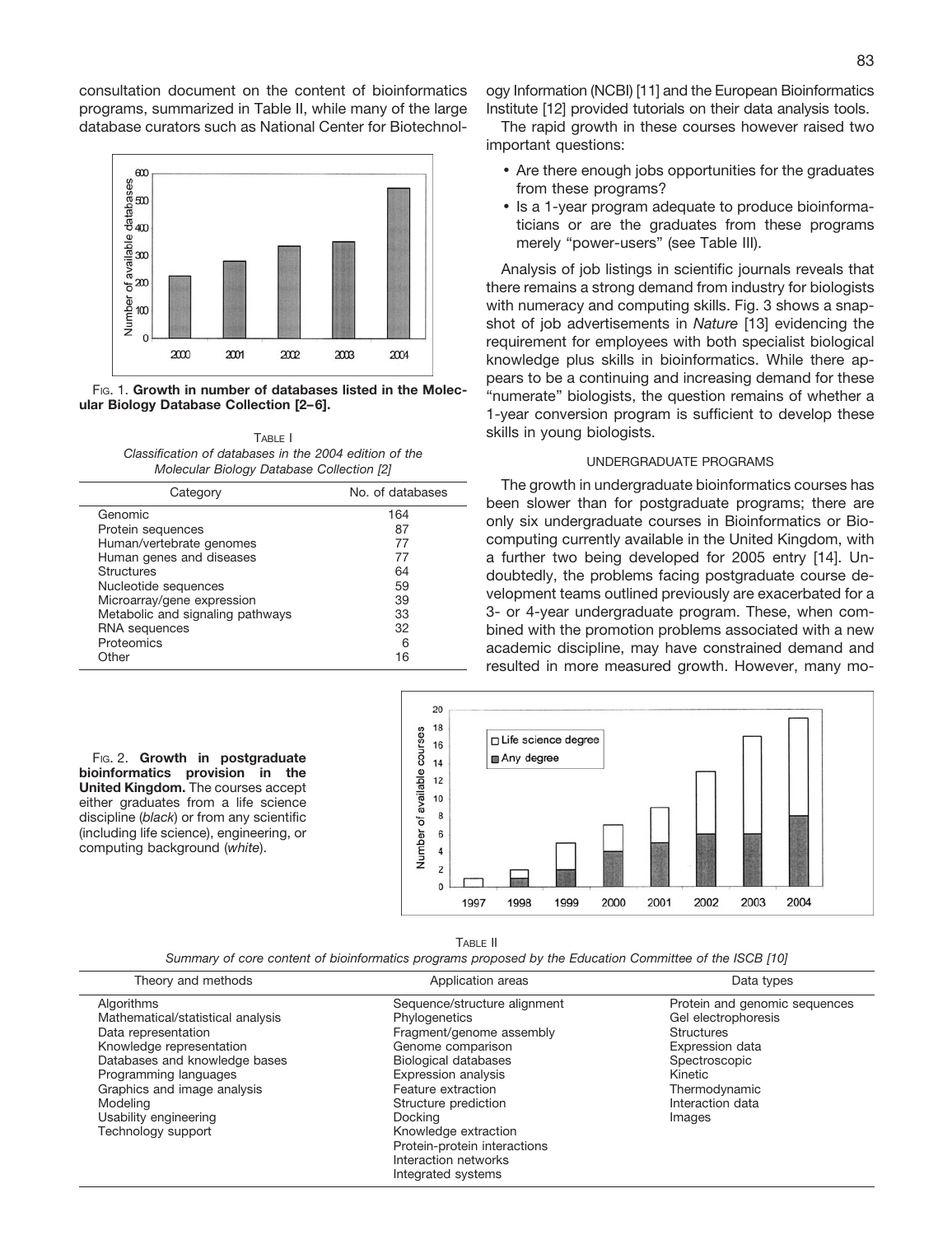TABLE III

*The terms "super-user" and "power-user" are starting to come into use with respect to the different levels of expertise of bioinformaticians; some popularly conceived skill differentials are described below*

| Super-user                                                                                            | Power-user                                                                                                    | Bioinformatician                                                        |
|-------------------------------------------------------------------------------------------------------|---------------------------------------------------------------------------------------------------------------|-------------------------------------------------------------------------|
| Familiar with a range of bioinformatics<br>tools, with some understanding of<br>underlying parameters | Good understanding of underlying parameters<br>and algorithms for a wide range of<br>bioinformatics tools     | Develop and implement algorithms to produce<br>new bioinformatics tools |
|                                                                                                       | Appreciate biological models                                                                                  | Model and simulate biological data                                      |
| No programming knowledge                                                                              | Write programs to link tools into data<br>pipelines or analyze data                                           | Develop new software suitable for commercial<br>or public use           |
| No knowledge of database<br>development                                                               | Develop databases to manage private data<br>and integrate with public data                                    | Use intelligent systems approaches for<br>knowledge extraction          |
| Apply basic statistical tools                                                                         | Understand a range of statistical software<br>tools and apply them to solve real-world<br>problems in biology | Analyze complex data sets                                               |



FIG. 3. **Posts advertised in** *Nature Jobs* **during September 2004 [14].** Posts that included a specific requirement for bioinformatics are indicated (目).

#### TABLE IV

*Proposed competencies in mathematics, statistics, and information technology for life science graduates, indicating the expected "threshold" (or minimum) and "good" level of attainment*

|                      | Threshold                                                                                                                                          | Good                                                                                                                                                 |
|----------------------|----------------------------------------------------------------------------------------------------------------------------------------------------|------------------------------------------------------------------------------------------------------------------------------------------------------|
| Models               | An understanding of simple biological models                                                                                                       | An ability to use mathematical techniques and analysis<br>to model simple biological systems                                                         |
| Problem solving      | Solve biological problems using appropriate<br>mathematical tools                                                                                  | Solve biological problems using appropriate<br>mathematical tools                                                                                    |
|                      |                                                                                                                                                    | Understand and incorporate approximations where<br>necessary to obtain solutions                                                                     |
| Tools and algorithms | Competent use of popular bioinformatics tools for<br>the analysis of data, requiring some understanding<br>of underlying parameters and algorithms | Effective use of popular bioinformatics tools for the<br>analysis of data, requiring a good understanding of<br>underlying parameters and algorithms |
| <b>Statistics</b>    | Use appropriate statistical and analytical methods to<br>analyze and present data, and evaluate<br>uncertainty and significance of results         | Use appropriate statistical and analytical methods to<br>analyze and present data, and evaluate uncertainty<br>and significance of results           |
|                      |                                                                                                                                                    | Apply these methods to solve real-world problems in<br>biology                                                                                       |
| Data resources       | Identify and use appropriate resources to find<br>information                                                                                      | Identify and use appropriate resources to find<br>information                                                                                        |
|                      | Understand requirement to manage and integrate<br>data                                                                                             | Use databases to manage and integrate data                                                                                                           |

lecular bioscience programs include the use of information technology and software packages to retrieve and analyze biological data, [15–19], yet graduates from these programs are seldom provided with sufficient training in the underlying algorithms to meet the demands of academia and industry.

#### PROPOSALS AND RECOMMENDATIONS

In 2002, the Quality Assurance Agency for Higher Education in the United Kingdom (QAA) published the benchmark statement for the biosciences [20]. The benchmark statements are part of a major project coordinated by the QAA to define the general academic characteristics and standards of honors degrees for each academic discipline in the United Kingdom. For the biosciences, the graduate and key skills related to numeracy and information technology that should be achieved are:

• preparing, processing, interpreting, and presenting data, using appropriate qualitative and quantitative